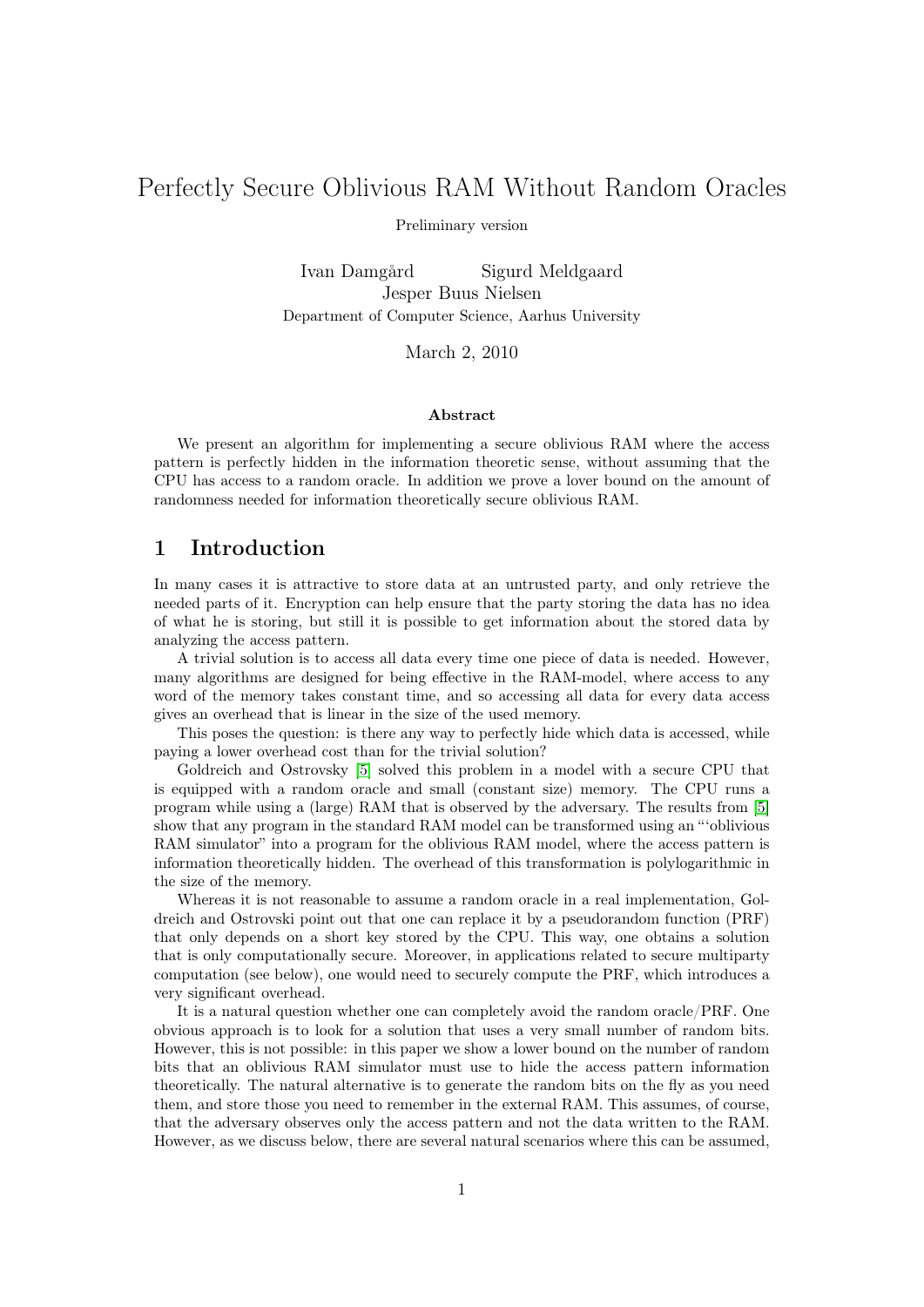including applications for multiparty computation. The advantage of the approach is that it only assumes a source that delivers random bits on demand, which is clearly a more reasonable assumption than a random oracle and much easier to implement in a multiparty computation setting.

Using this approach, we construct an oblivious RAM simulator where we can make an access in amortized time  $O(\sqrt{N}\log(N))$  where N is the size of the memory provided, and next improve that solution ending up with only a polylogarithmic overhead per access.

Finally we prove a lover bound of essentially log  $N$  on the number of random bits an oblivious RAM must use for every read operation executed.

In recent concurrent and independent work [\[2\]](#page-8-1) Ajtai also deals with oblivious RAM and unconditional security. His result appears to solve essentially the same problem as we do, but using a different technique that does not seem to lead to a zero-error solution.

## 2 Applications

- Software protection: This was the main original application of Goldreich and Ostrovsky. A tamper-proof CPU with an internal secret key and randomness could run an encrypted program stored in an untrusted memory. Now using an oblivious RAM, the observer would only learn the running time, and the required memory of the program, and nothing else. Note that, while the adversary would usually be able to see the data written to RAM in such a scenario, this does not have to be the case: if the adversary is doing a side channel attack where he is timing the memory accesses to see if the program hits or misses the cache, he is exactly in a situation where only information on the access pattern leaks, and our solution would give unconditional security.
- Secure multiparty computation: If secure multiparty computation is implemented by secret sharing, each player will have a share of the inputs, and computations can be done on the shares, so that when the results are recombined, the result will be as if the computation had been done on the original inputs.

We can use the oblivious RAM model to structure the computation by thinking of the players as jointly implementing the secure CPU, while each cell in the RAM is represented as a secret shared value. This is again a case where an adversary can observe the access pattern (since the protocol must reveal which shared values we access) but not the data. Using an oblivious RAM, we can hide the access pattern and this allows us, for instance, to do array indexing with secret indices in a straightforward way  $<sup>1</sup>$  $<sup>1</sup>$  $<sup>1</sup>$ .</sup> Using the standard approach of writing the desired computation as an arithmetic circuit, indexing with secret values is cumbersome and involves an overhead linear in the size of the array.

Note that players can generate random shared values very efficiently, so that our solution fits this application much better than an approach where a PRF is used and must be securely computed by the players.

• Cloud computing: It is becoming more and more common to outsource data storage to untrusted third parties. And even if the user keeps all data encrypted, analysis of the access patterns can still reveal information about the stored data. Oblivious RAM eliminates this problem, leaving the untrusted party only with knowledge about the size of the stored data, and the access frequency.

## 3 The model

A Random Access Machine of size  $n$  can be seen as an interactive functionality that, in round *i*, given input (*store*,  $p_i$ , *value<sub>i</sub>*) with *value<sub>i</sub>*  $\in$  *F*, responds *ok*. And on input (*read*,  $p_i$ ), it responds value<sub>i</sub>, where  $j < i$  is the highest index, such that there have been issued a (store,  $p_j$ , value<sub>j</sub>) with  $p_j = p_i$ , and 0 if there has been no storing at  $p_i$ . We call a sequence

<span id="page-1-0"></span><sup>&</sup>lt;sup>1</sup>This type of application was also already hinted at by Goldreich and Ostrovsky.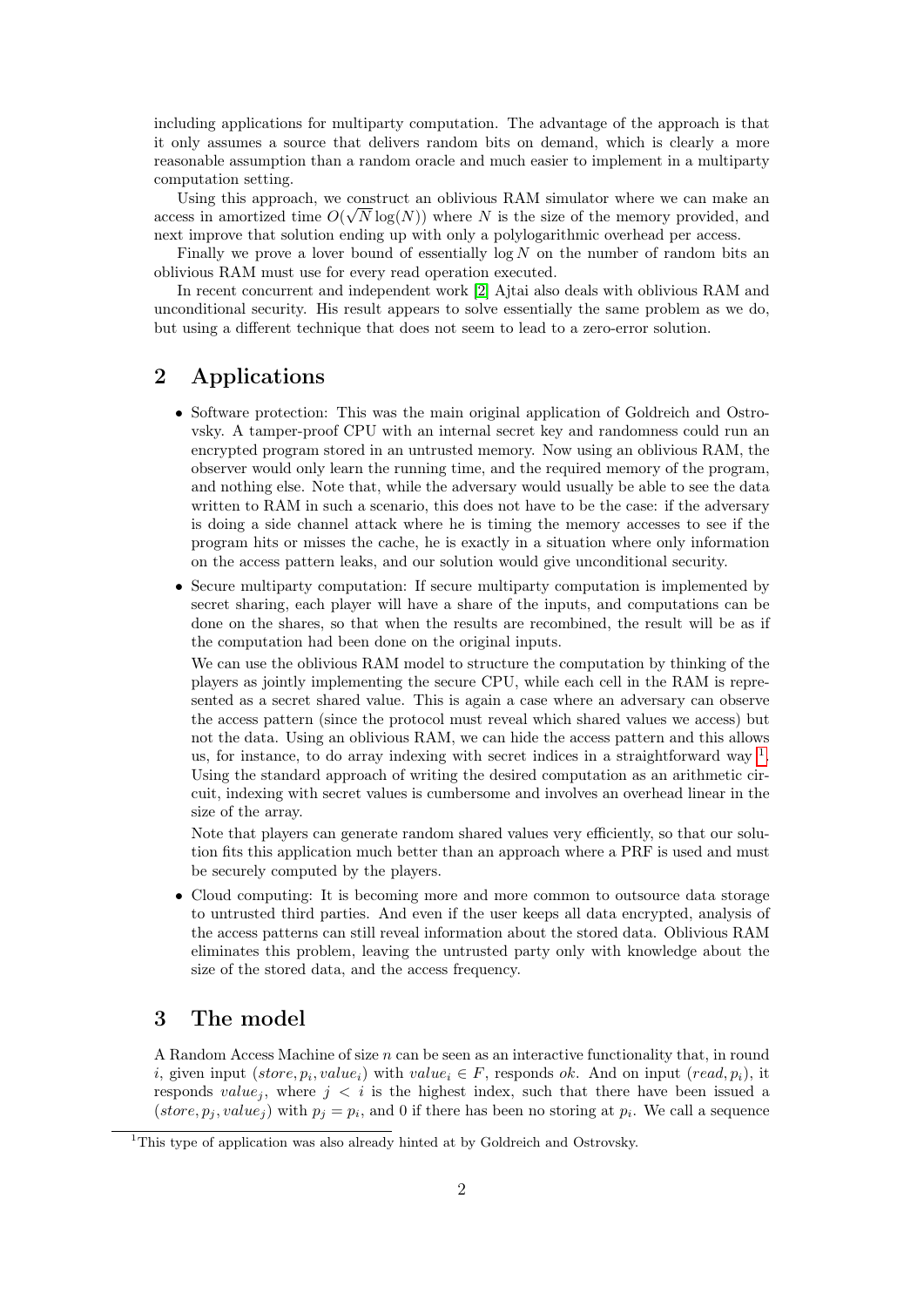of store/read requests an access pattern. We can also simplify the interface, so it both retrieves the value, and saves another value at the same location. We call this a lookup.

A simulation of a RAM is a functionality with a bounded internal memory (constant size for example), that implements the interface of a RAM, using auxillary access to another RAM (the physical RAM).

We say that such a simulation securely implements an ideal oblivious RAM, if for any two access patterns to the ideal RAM, the respective access patterns that the simulation makes to the physical RAM are indistinguishable.

We assume the simulation has constant time access to operations  $*$  and  $+$ ,  $-$  on its local values taking two inputs, and yielding the product/sum/difference. And also  $\lt$ ,  $=$ , for comparison and equality test, taking two inputs x, y and outputting a bit; 1 if  $x < y/x = y$ and 0 otherwise.

## 4 Oblivious sorting and shuffling

We will need to be able to shuffle a list of records. One way to do this, is to assign a random number to each, and sort them according to that number. If the numbers are large enough we choose distinct numbers for each value with very high probability, and then the permutation we end up with is uniformly chosen among all permutations.

If we want to make sure we succeed, we can simply run through the records after sorting to see if all random numbers were different. If not, we choose a new random set of numbers and do another sorting. This will succeed in expected  $O(1)$  attempts, and so in asymptotically the same (expected) time, we can have a perfect solution. This issue is, in fact, the only source of error in our solution.

We can do an oblivious sort by means of a sorting network. This can be done with  $O(n \cdot \log(n))$  compare-and-switch operations, but a very high constant overhead [\[1\]](#page-8-2), or more practically with a Batcher's network [\[3\]](#page-8-3) using  $O(n \cdot \log^2(n))$  switches.

Each of these can be implemented with two reads and two writes to the memory, and a constant number of primitive operations. This is oblivious because the accesses are fixed by the size of the data, and therefore independent of the data stored.

If each record contains its original index, we can use these fields to shuffle according to the inverse permutation by sorting according to this index.

### 5 The square root algorithm

In this section we will describe an algorithm implementing an oblivious RAM using memory and amortized time in  $O(\sqrt{N} \cdot \log^2 N)$ . The algorithm assumes access to a functionality that shuffles *n* elements of the physical RAM in time  $O(n \cdot \log^2 n)$ .

Like the original square root algorithm of Goldreich in [\[4\]](#page-8-4), the algorithm works by having a randomized dictionary structure that is used to connect an index to a piece of data. At the same time we store a linear cache of previously accessed elements, so we can make sure not to look at the same place twice, and we also use dummy elements to hide whether we access the same place twice. And we also amortize the time used for searching the increasingly the same place twice. And we also amortize the time u<br>long list by reshuffling everything for every  $\sqrt{N}$  accesses.

But without a random oracle we cannot store a random permutation for free (by storing a key to the oracle), so we save the permutation using a binary tree with each level shuffled individually, so each branch of a node points to a random location of the next level. Also maividually, so each branch of a node points to a random location of the next level. Also<br>we make  $\sqrt{N}$  dummy chains, that are also shuffled into the tree. Only the first level is not shuffled.

#### 5.1 Making a lookup

A lookup in the simulated RAM is implemented by making a lookup in the binary search tree. In order to touch every node in the tree only once, we do a (possibly dummy) lookup in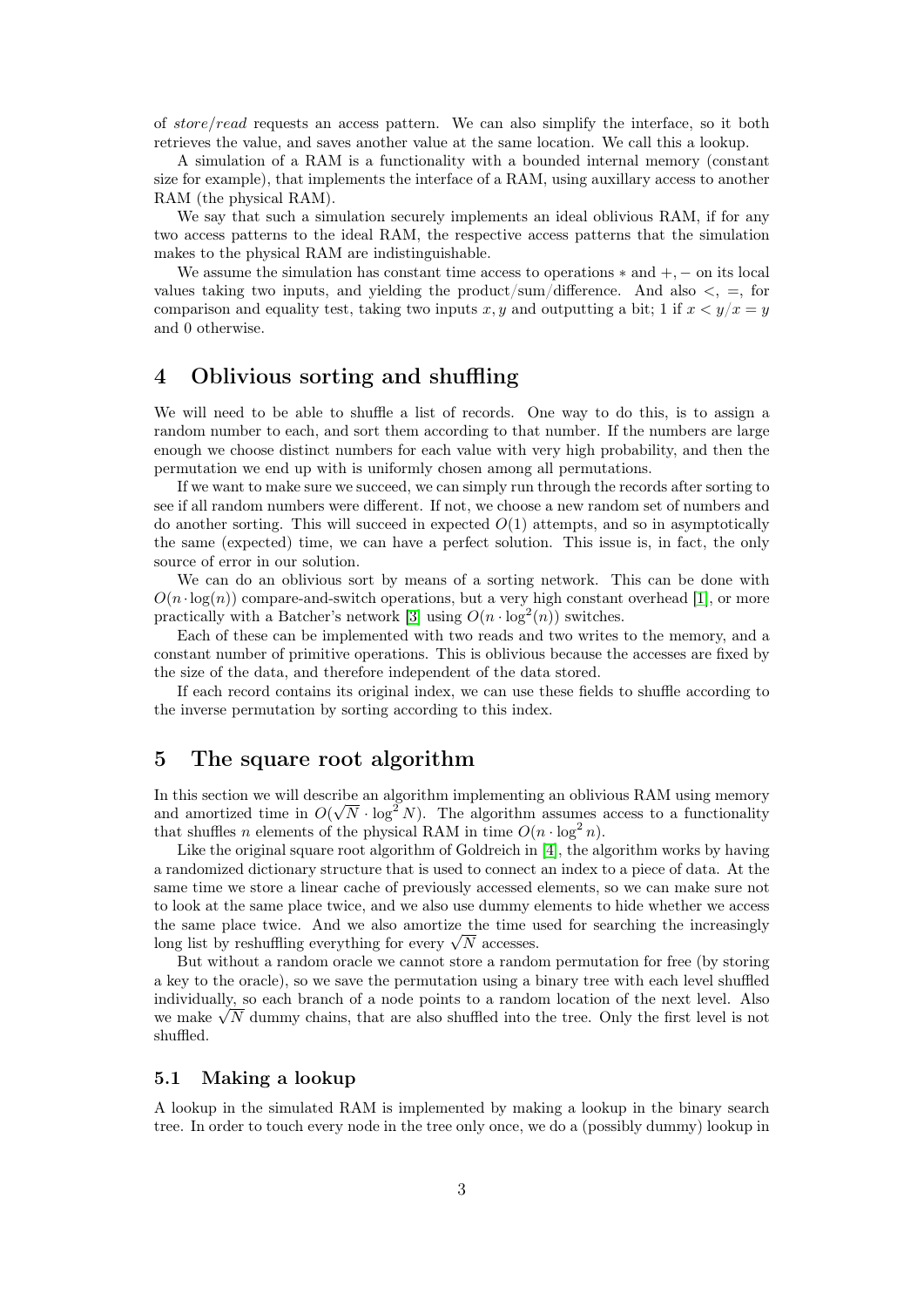the physical RAM on each level of the tree, and for each level we also linearly scan through all of the cache to see if we have accessed the same node earlier.

If we found the element in the cache, the next access in the tree will still be to a dummy node.

The physical memory is split up into  $log_2(N)$  parts, the *i*'th part is again split in two; physical<sup>[i]</sup> storing  $2^i + \sqrt{N}$  records (the tree, and the dummy chains), and *cache*<sup>[i]</sup> storing  $\sqrt{N}$  records (the cache).

Each node in the three record stores a .left and .right field for pointing to the next level, and a .bound for directing the search in the tree.

The leaf-records at the lowermost level are different, they contain the .data that are stored, an .index field naming the original index where the data is stored in the simulated RAM, a .used field that is used for reshuffling the data as described below.

Algorithm 5.1: DISPATCH(index, record)

output: The left or right child of record, depending on index if index  $\langle$  record.bound then return (record.left) else return (record.right)

```
Algorithm 5.2: LOOKUP/index)input: index
 output: Value stored at index<br>
\thereforeif count \geq \sqrt{n}then
             \sqrt{ }\int_{\text{SHIEELE}}^{\text{UNMINGLE}}\mathcal{L}count \leftarrow 0SHUFFLE()else count \leftarrow count + 1next \leftarrow countnext_in_tree \leftarrow count
 for level \leftarrow 0 to log_2(N) - 1do
          \int match \leftarrow False
          \begin{array}{c} \begin{array}{c} \begin{array}{c} \end{array} \\ \begin{array}{c} \end{array} \end{array} \end{array}
            for i \leftarrow 0 to count - 1do
                      \int k \leftarrow cache[level, i]\int if k.index = next<br>\begin{cases} k\_f\overline{\mathcal{L}}then
                                     \int k from cache \leftarrow k\int \frac{m}{m} dtch ← True
                                     \Big \{ cache[level, i] \leftarrow k \qquad (1)k.index = \inftyif match
               then next \leftarrow next\ \ from\ \ treek from tree \leftarrow physical[level, next]physical[level, next].used = True
            next from tree \leftarrow DISPATCH(index, k from tree)
            next \leftarrow \text{DISPATH}(index, k\_from\_tree)if match
               then next \leftarrow \text{DISPATH}(index, k \text{ from tree})cache[level, count] \leftarrow (next,UPDATE(k))
```
<span id="page-3-0"></span>An invariant for the outer loop can be phrased:

1. next is the real index we are going to look for at level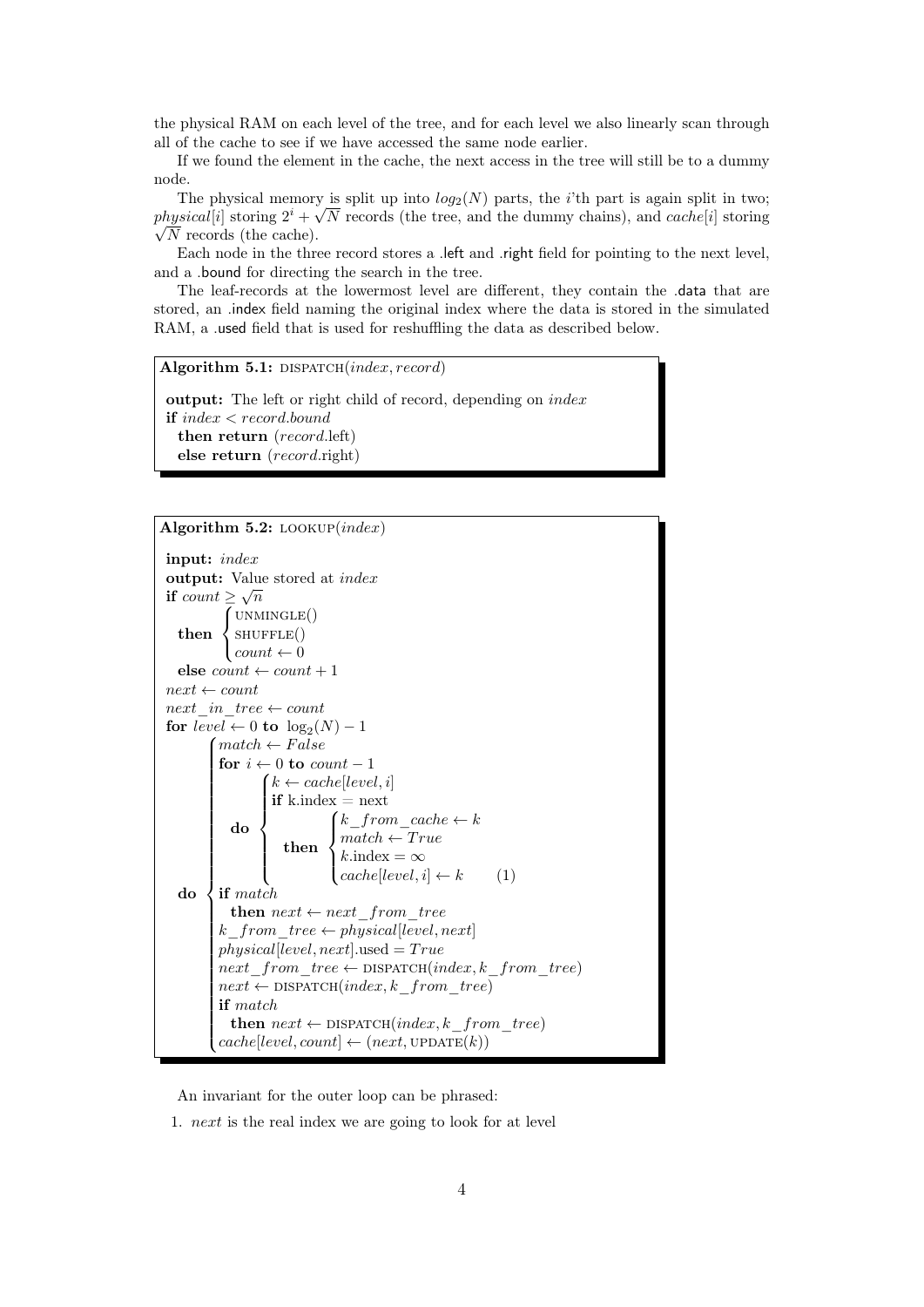

Figure 1: Visualization of the memory layout of a tree storing 8 elements, before and after shuffling the tree. The edges indicate child-pointers.

2. next in tree is the index of the tree where we will look if we do not find the item in the cache. If this is different from next, it is still pointing at a dummy chain.

By changing the index of the cached value to  $\infty$  when it is found in line [1](#page-3-0) we implicitly invalidate it; it will be sorted last and therefore thrown away when we reshuffle. This is only necessary to do for the cache of the last level of the tree.

#### 5.2 Obliviously shuffling a tree

We present an algorithm for shuffling a tree, it works by shuffling one level at a time, starting at the bottom of the tree, and ending with the root-level.

After shuffling a level, it does the reverse shuffle on a sequence  $\{1 \dots \}$ , and copies these numbers into the pointer fields on the level above. We take special care to also shuffle the dummy chains, and ensuring that their left and right pointers point to the same next node in the chain.

Algorithm 5.3: UNMINGLE()

 $a \leftarrow$  Filter out any physical $[\log_2(N)]$  which has .used= **true**  $b \leftarrow a$  concatenated with cache[ $log_2(N)$ ]. Obliviously sort b according to the original index of the records Obliviously sort *b* according to the Remove the last  $\sqrt{N}$  records of *b*  $physical[log_2N] \leftarrow b$ 

```
Algorithm 5.4: SHUFFLE()
```
for  $level \leftarrow log_2(n)$  downto 1 do  $\sqrt{ }$  $\begin{array}{c} \hline \end{array}$  $\begin{array}{c} \hline \end{array}$ Choose a permutaion  $\pi$  uniformly at random Shuffle physical[level] according to  $\pi$ for  $i \leftarrow 0$  to  $2^{level} + \sqrt{N}$ do temp[i]  $\leftarrow i$ Shuffle temp according to  $\pi^{-1}$ for  $i \leftarrow 0$  to  $2^{level-1}$  $\text{do } \begin{cases} \text{physical}[\text{level} - 1, i]. \text{left} \leftarrow \text{temp}[2i] \\ \text{physical}[\text{local} - 1, i]. \text{right} \leftarrow \text{temp}[3i] \end{cases}$  $physical[level-1,i].right \leftarrow temp[2i+1]$  $\{physicat[level-1, t].\text{right}$ <br>for  $i \leftarrow 2^{level-1}$  to  $2^{level-1} + \sqrt{2}$ N do  $\int phy sical[level - 1, i].$ left  $\leftarrow temp[2^{level} + i]$  $\int phy si call [level-1, i]$ .right ←  $temp[2^{level} + i]$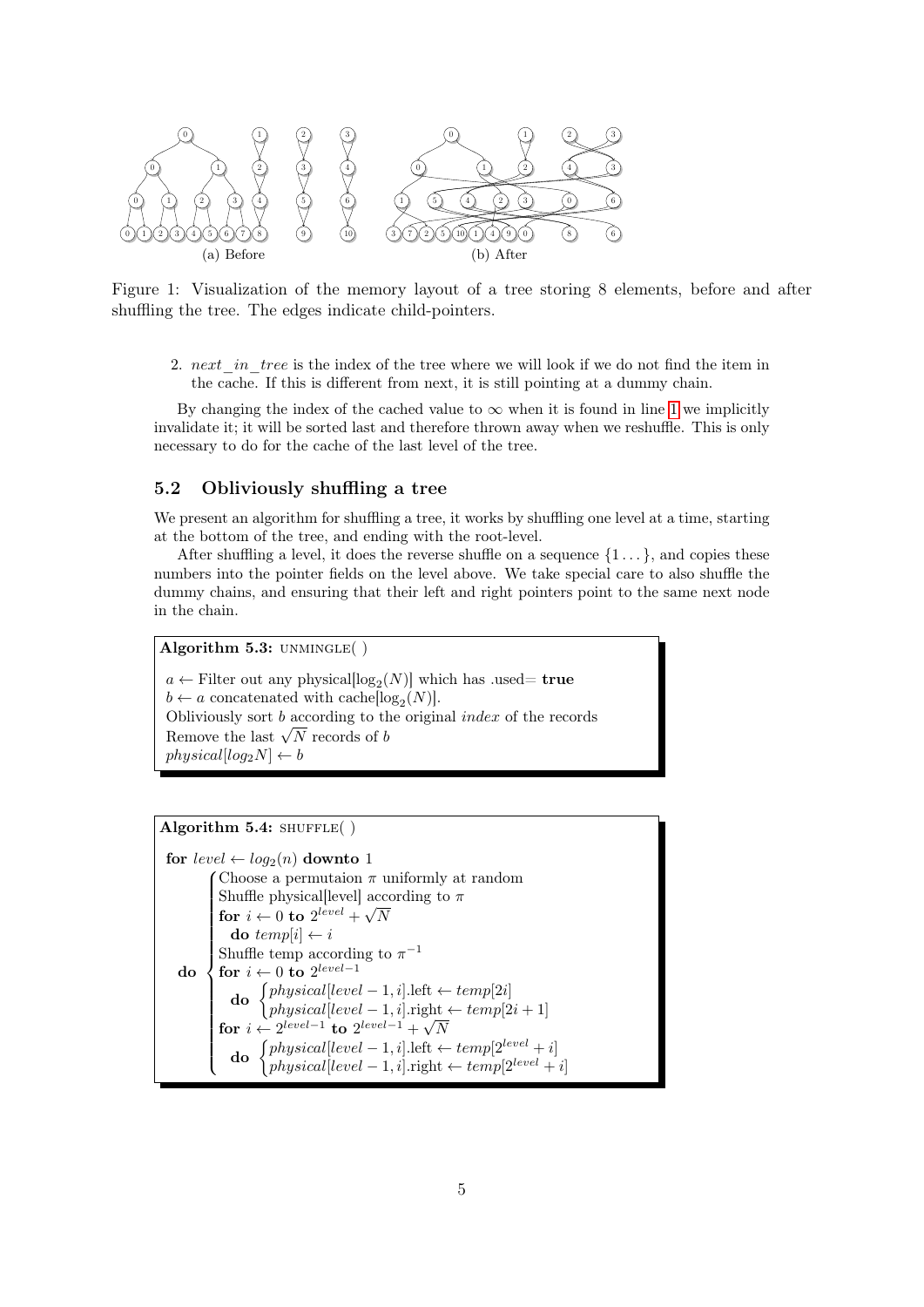#### 5.3 Security

The transcript of a lookup, as seen by the adversary, always consist of the following parts:

- An access at index count of the first level of the tree
- An access at a uniformly random location at each lower level of the tree
- $\bullet\,$  A scan of the full cache of each level
- For each  $\sqrt{N}$  access, the tree is reshuffled

All these are independent of the access pattern to the original RAM, and thus an eavesdropper will learn nothing whatsoever about the access pattern.

#### 5.4 Performance

The time for a single lookup (without the shuffling) is dominated by accessing  $\log_2(N)$  caches, The time for a single lookup (without the shuming) is dominated by accessing  $log_2(N)$  caches,<br>each of size  $O(\sqrt{N})$ . For each  $\sqrt{N}$  lookups, we perform a shuffle taking time  $O(N log<sup>2</sup>(N))$ . Giving an amortized running time  $O(\sqrt{N} \log^2(N))$  per lookup.

## 6 Polylogarithmic Solution

It is also possible to get a solution with an amortized overhead per access of  $\log^{O(1)}(N)$ . We introduce the notation  $\tilde{O}$  which swallows polylogarithmic factors. In this notation we have a solution with overhead  $\tilde{O}(1)$ . The solution proceeds somewhat like the protocol [\[5\]](#page-8-0) with polylogarithmic overhead. We will here only sketch the solution.

As in [\[5\]](#page-8-0) the idea is to have  $log(N)$  levels of simulated RAMs. The simulated RAM at level 1 has size  $\tilde{O}(N)$ , and in general the simulated RAM at level  $\ell$  has size  $\tilde{O}(N/2^{\ell})$ . In [\[5\]](#page-8-0) each level is a dictionary reminiscent of the one used in their square root solution, and in our solution each level is a shuffled tree, as used in our square root solution.

The main ideas behind the solution are as follows:

- 1. We start with a random shuffled tree at level 1 with all data in this tree and all other levels being empty.
- 2. When a path  $(\nabla_1, \ldots, \nabla_m)$  in the tree of any level is touched, the nodes  $\nabla_i$  are moved to the bottom level, i.e., level  $log(N)$ , and the path is shuffled such that the nodes  $\nabla_i$ are stored in random positions at the bottom level and such that  $\nabla_i$  points to the new physical location of  $\nabla_{i+1}$  at the bottom level.<sup>[2](#page-5-0)</sup>

The pointers from the  $\nabla_i$  to the physical addresses of the siblings of the  $\nabla_i$  which were not on the path  $(\nabla_1, \ldots, \nabla_m)$ , and hence were not moved, are just copied along with the nodes during the shuffling, so that the nodes  $\nabla_i$  at the bottom level might now have points to untouched nodes in the trees at higher levels.

- 3. When the tree at level  $\ell$  reaches size  $\tilde{O}(N/2^{\ell})$  the nodes at the lower levels  $\log(N), \ldots, \ell$ are reshuffled such that all nodes are placed at new random positions and their intrapointers are updated. Pointers to untouched nodes at higher levels are kept the same. The result is stored at level  $\ell - 1$ .
- 4. During the movement of nodes, either their moving to level  $log(N)$  after being touched or their being shuffled higher up the levels, it is always remembered where the root node of the tree original at level 1 is stored. Any search starts at this node. This is oblivious as any search starts at the root no matter the index being searched for.
- 5. If we were just to start each search at the original root node and then following the updated points to physical addresses it is true that we would never touch the same node twice in the same position, as a touched node is moved down and then shuffled up. The

<span id="page-5-0"></span><sup>&</sup>lt;sup>2</sup>This is trivial to do with overhead  $\tilde{O}(1)$  as the bottom level has size  $\tilde{O}(1)$  and  $m = O(\log(N)) = \tilde{O}(1)$ .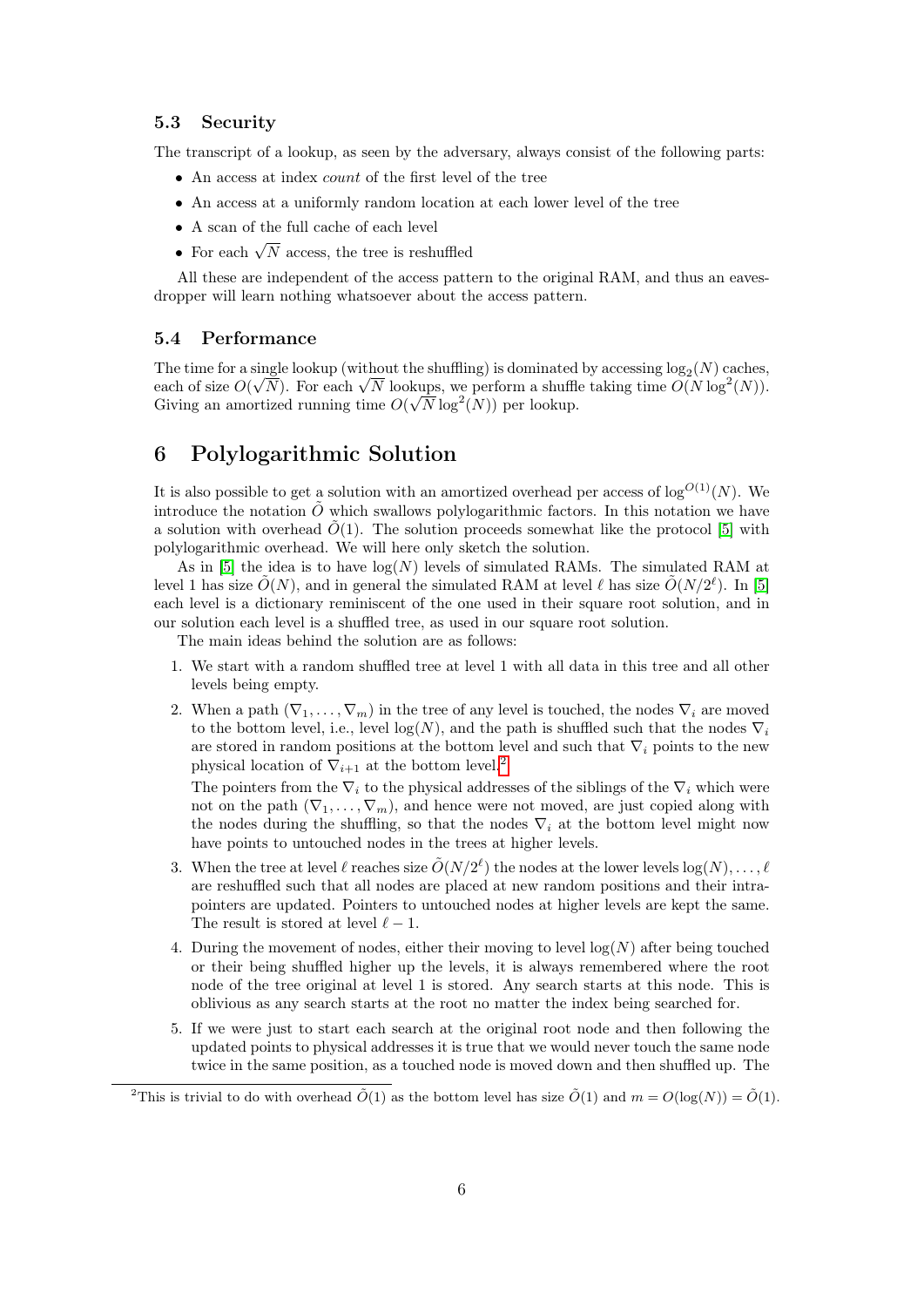pattern of how the path jumps between the levels would however leak information.[3](#page-6-0) We therefore make such to touch each level once every time we follow one pointer. If we are following a pointer to level  $\ell$  we do dummy read at levels  $i = \log_2(N), \ldots, \ell + 1$ , then we read the node at level  $\ell$ , and then we do dummy reads at levels  $i = \ell - 1, \ldots, 1$ . Only the real node  $\nabla$  read at level  $\ell$  is moved to the bottom level.

The above ensures that the access pattern is oblivious. Following a path of length  $log(N)$  requires to look up  $log(N)$  nodes. For each node we have to touch each level, for obliviousness, which gives a total of  $\log^2(N)$  reads. Moving the  $\log(N)$  nodes that we looked up to level 1 and shuffling them can be done in  $\tilde{O}(1)$ , as discussed above, and the merging and shuffling of nodes at lower levels to higher levels amortizes to  $\tilde{O}(1)$  per update, as levels of size s are shuffled only at every  $s/\log(N)$  update, as each update pushed down  $\log(N)$ nodes such that the total number of nodes in the lower levels grow by  $log(N)$  in each update.

## 7 Lower bound

An equivalent way to state the definition of a secure oblivious RAM simulation is that, for every program, the distribution of memory access to physical memory is the same for every choice of input. In particular, if we choose (part of) the input at random, the distribution of memory accesses must remain the same.

In this section, we assume that the simulation is data-oblivious, i.e., the simulation never looks at the data it is asked to read or write (but it may of course look at, e.g., randomness it wrote itself in physical memory).

We will show that this implies a lower bound on the amount of randomness that the simulation must use. Consider the program that first writes random data to all  $N$  locations in RAM. It then executes  $k$  read operations from randomly chosen locations.

Let  $P$  be the random variable describing the choice of locations to read from. Clearly  $H(P) = k \log N$ . Let C be the random variable describing the history of the simulation as seen by the adversary. Finally, let  $K$  be the random variable describing the random choices made by the simulation during the reads.

By construction of the random experiment,  $K$  is independent of  $P$  and, assuming the simulation is perfectly secure,  $C$  and  $P$  are independent.

From this follows by elementary information theory that

$$
H(K|C) \ge H(P) - H(P|C, K) = k \log N - H(P|C, K)
$$

Now, let us assume that each read operation causes the simulation to access at most  $n$ locations in physical RAM. From this we will show an upper bound on  $H(P|C, K)$ . Let  $P_i$ be the random variable describing the choice of location to read from in the i 'th read, and let  $M_i$  represent the value of internal memory at the start of the i'th read operation. The plan is now to bound  $H(P_i|C = c, K = k, M_i = m) := H(P_i|c, k, m)$  for arbitrary, fixed values c, k, m, use this to bound  $H(P_i|C = c, K = k) = H(P_i|c, k)$  and finally use this to bound  $H(P|C, K)$ .

Note first that once we fix  $K = k$ ,  $M_i = m$ , the choice of n locations to access depends only on  $P_i$ , since the simulation is data-oblivious. Hence, when we fix  $C = c$ , this will constrain the choice of  $P_i$  to be uniform over those values that cause the n locations specified in c to be accessed. Let w be this number of remaining choices for  $P_i$ . We then have that  $H(P_i|c, k, m) = \log w.$ 

Let a be the number of bits in a memory location, and let  $D_{c,k,m}$  represent the data written to the w locations in question, with the distribution implied by he choices of  $c, k, m$ . Let  $D_{c,k}$  be the distribution of data written to those same w words, but now only given c, k.

<span id="page-6-0"></span><sup>&</sup>lt;sup>3</sup>If, e.g., we look up the same leaf node twice, the path to the node is moved to the bottom level in the first update, so the second update would only touched nodes at the bottom level. If we look up a distinct leaf in the second update the pointer jumping would at some point take us back to level 1. This would allow the adversary to distinguish.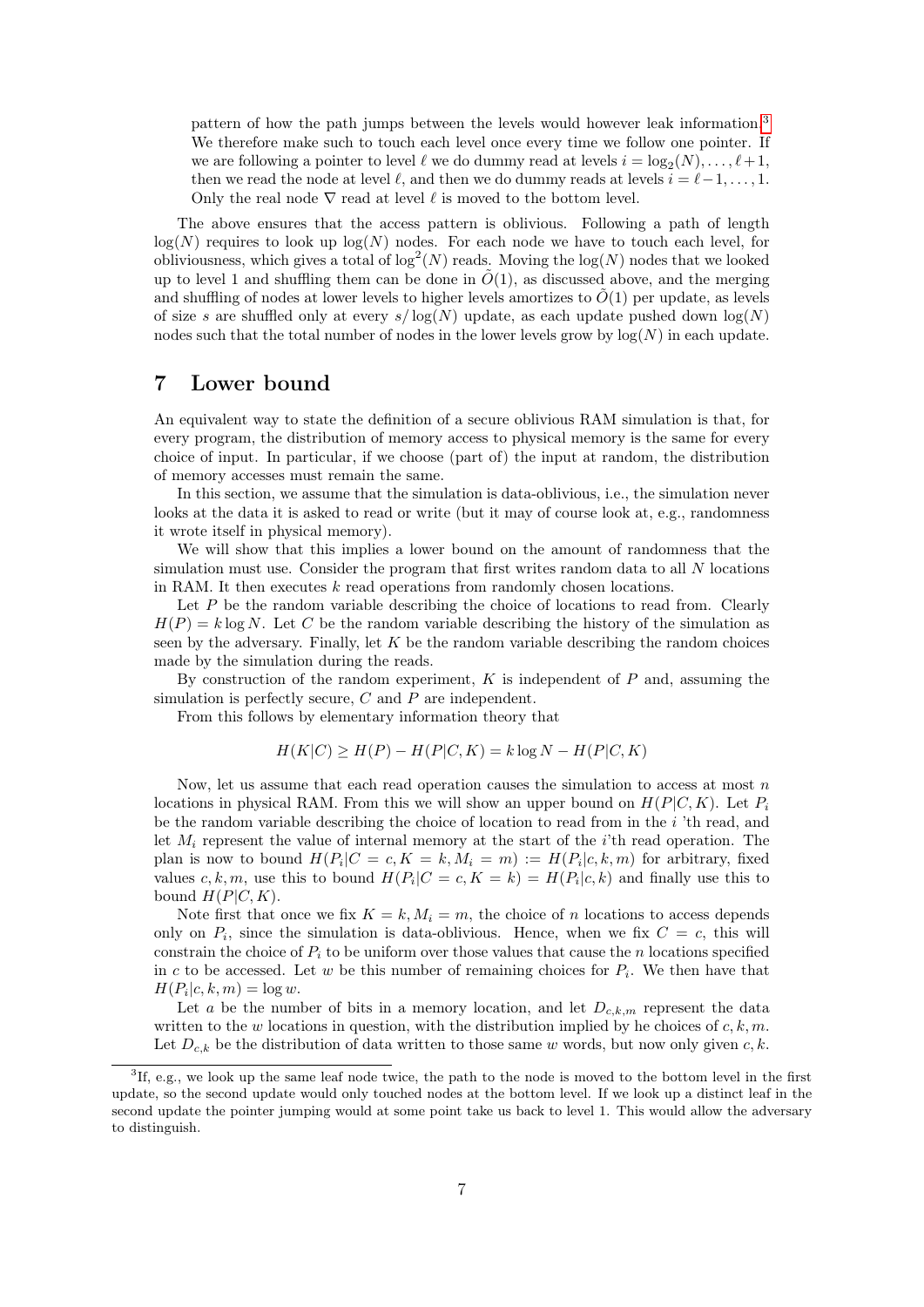$D_{c,k}$  is uniform over the  $2^{aw}$  possible values, again because the simulation is data oblivious, so fixing  $C = c, K = k$  does not constrain the data stored in the w locations in question.

However, we want to estimate how uncertain the simulator is about  $D_{c,k,m}$ , and must therefore take internal memory into account. To this end, we will assume in the following that all  $P_i, j \lt i$  and all data written to locations other than the w in question are fixed to arbitrary values consistent with  $C = c, K = k$ , this will not affect the distribution of  $P_i$ . Once we do this, the value of  $M_i$  is a deterministic function f of  $D_{c,k}$ .

Let  $pre(m)$  be the size of the preimage under f of m, then the probability that  $M_i = m$ conditioned on  $K = k$ ,  $C = c$  is  $p_m = pre(m)/2^{aw}$ . We now have

$$
H(D_{c,k,m} = \log pre(m) = \log p_m + aw
$$

Let  $R_{c,k,m}$  represent the data the data read from memory given the fixed access pattern c. Clearly,  $H(R_{c,k,m}) \leq an$ . But on the other hand  $H(R_{c,k,m})$  must be larger than  $H(D_{c,k,m})$ , since otherwise the simulator does not have enough information to return a correct result of the read operation. More precisely, if the simulation always returns correct results, we can reconstruct the exact value of  $D_{c,k,m}$  as a deterministic function of  $R_{c,k,m}$  by letting the value of  $P_i$  run through all w possibilities and seeing what the simulation would return. Since applying a deterministic function can only decrease entropy, it must be that  $H(R_{c,k,m}) \ge$  $H(D_{c,k,m}).$ 

We therefore conclude that  $na > \log p_m + aw$  or

$$
w \le n - \frac{\log p_m}{a}
$$

Combining with the above, we get

$$
H(P_i|c, k, m) = \log w \le \log\left(n - \frac{\log p_m}{a}\right)
$$

By definition of conditional entropy, and writing  $u$  for the number of memory words we have room for in internal memory, we get

$$
H(P_i|c,k) = \sum_m p_m H(P_i|c,k,m)
$$
  
\n
$$
\leq \sum_m p_m \log(n - \frac{\log p_m}{a})
$$
  
\n
$$
\leq \log(\sum_m p_m (n - \frac{\log p_m}{a}))
$$
  
\n
$$
= \log(n + H(M_i|c,k)/a)
$$
  
\n
$$
\leq \log(n + u)
$$

where the second inequality above is Jensen's inequality. By standard properties of entropy, we have

$$
H(P|c,k) \le \sum_{i} H(P_i|c,k) \le k \log(n+u).
$$

So we also have  $H(P|K, C) \leq k \log(n + u)$  by definition of conditional entropy.

Combining all of the above we therefore have:

Theorem 7.1. Suppose we are given perfectly secure oblivious RAM simulation of a memory of size  $N$ , accessing at most n locations in pysical RAM per read operation, and using internal memory of size at most u words. If such a simulation is data-oblivious, it must use at least  $k \log(N/(n+u))$  random bits that are unknown to the adversary to execute k read operations.

If the simulation is only statistically secure, this means that  $P$  and  $C$  are not independent, rather the distributions of  $C$  caused by different choices of  $P$  are statistically close. This means that the information overlap  $I(C; P)$  is negligibly small as a function of some